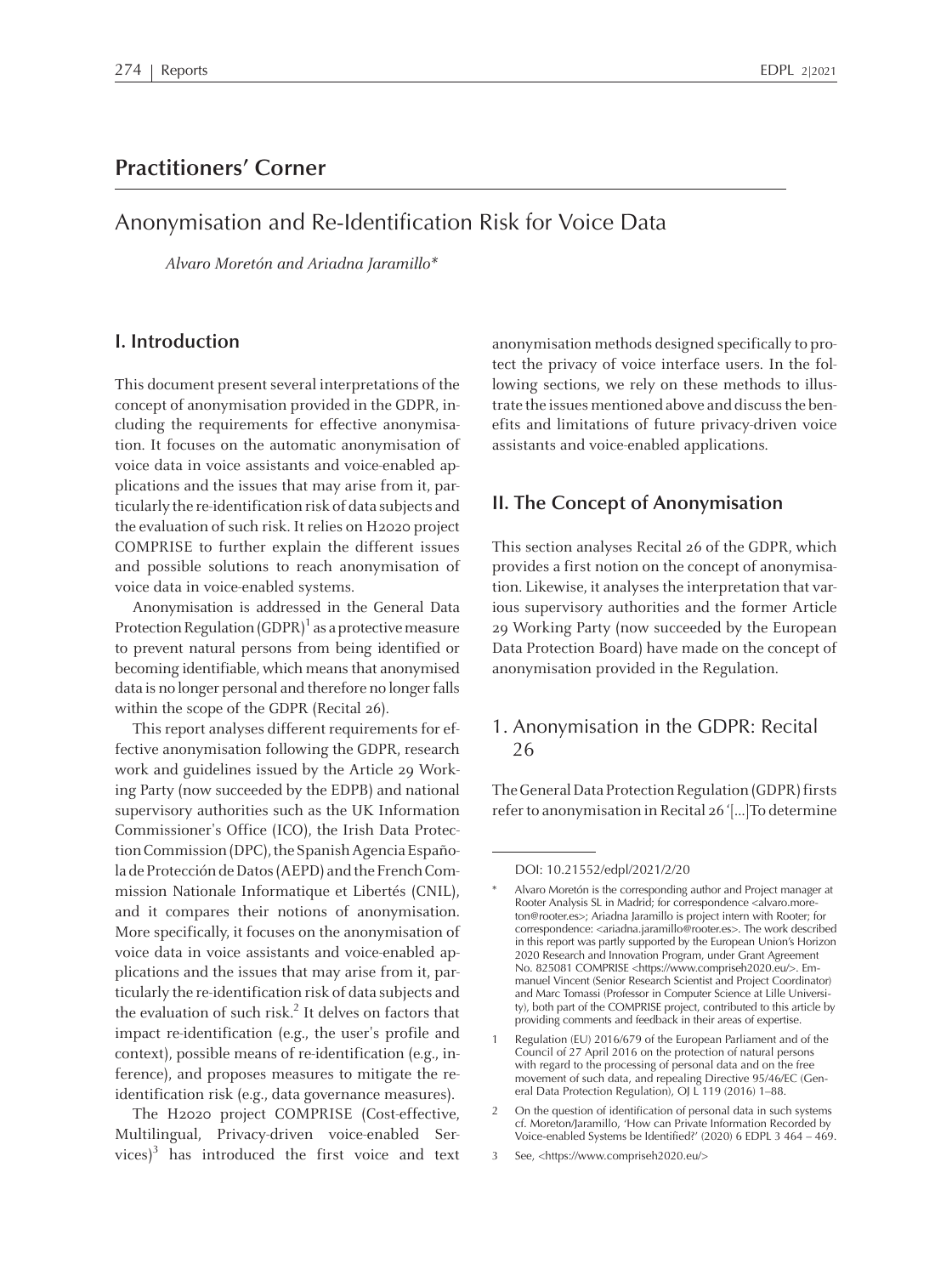whether <sup>a</sup> natural person is identifiable, account should be taken of all the means reasonably likely to be used, such as singling out, either by the controller or by another person to identify the natural person directly or indirectly. To ascertain whether means are reasonably likely to be used to identify the natural person, account should be taken of all objective factors, such as the costs of and the amount of time required for identification, taking into consideration the available technology at the time of the processing and technological developments. The principles of data protection should therefore not apply to anonymousinformation, namely information which does not relate to an identified or identifiable natural person or to personal data rendered anonymous in such <sup>a</sup> manner that the data subject is not or no longer identifiable'.

It follows from the above that <sup>a</sup> dataset is deemed anonymised when the individuals behind can no longer be identified or are no longer identifiable, given that it is not possible to individualise them through different pieces of information. Therefore, if a dataset has been effectively anonymised, it is not considered personal data, and the GDPR does not apply to it.

### 2. Interpretations of Recital <sup>26</sup>

From the concep<sup>t</sup> provided in Recital 26, it appears that the GDPR embraces <sup>a</sup> risk-based approach to qualifying data either as personal or non-personal (i.e., anonymised). In this sense, whenever the risk of re-identification is considered reasonable, the data is deemed personal. In contrast, if the risk of reidentification is negligible, the data is considered

9 (n 4).

non-personal, in which case the GDPR does not apply. 4

The main problem with anonymised datasets is to ensure that <sup>a</sup> sufficient level of anonymisation has been reached so that no individual can be re-identified. This comes with the additional complication of maintaining the utility of the anonymised dataset for the desired task.

#### a. The Article <sup>29</sup> Working Party

According to the Article 29 Working Party (Article 29 WP), Recital <sup>26</sup> of the GDPR should be interpreted more stringently: personal data should be considered anonymised and consequently not subject to the GDPR only when anonymisation is irreversible.<sup>5</sup> Such an interpretation diverges from the spirit of Recital 26, which states that anonymisation should be assessed based on the risk of re-identification and accepts <sup>a</sup> 'tolerable risk'. This divergence creates uncertainty when assessing anonymisation, since the expression 'irreversible process' employed by the Article 29 WP seems to imply that no remaining risk of re-identification is tolerable for data to be deemed anonymised. 6 er<br>1

#### b. Supervisory Authorities

Supervisory authorities have also taken positions on the requirements for anonymisation. Most of them favour <sup>a</sup> balance between the risk-based approach of Recital <sup>26</sup> and the strict interpretation of the Article 29 WP.

For instance, the UK's ICO acknowledges that 'the risk of re-identification through data linkage is essentially unpredictable because it can never be asserted with certainty what data is already available or what data may be released in the future'.<sup>7</sup> Therefore, the relevant criterion to consider data as personal is the 'identification or likely identification of the data subject'. The Irish DPC took <sup>a</sup> similar approach by considering that it is enough to demonstrate that re-identification is highly unlikely given the specific circumstances.<sup>8</sup>

Conversely, the French CNIL embraces <sup>a</sup> strict interpretation of Recital <sup>26</sup> by considering that anonymisation is only achieved when 'identification is practically impossible'. However, the authority clarifies that the impossibility of identification is the goal when stating that anonymisation 'seeks to be irreversible'. 9

<sup>4</sup> Michèle Finck, Frank Pallas, 'They who must not be identified—distinguishing personal from non-personal data under the GDPR' (2020) <sup>10</sup> International Data Privacy Law <sup>1</sup>*.*

<sup>5</sup> Article <sup>29</sup> WP, Opinion 05/2014 on Anonymisation Techniques, adopted on <sup>10</sup> April 2014, WP 216, 5.

<sup>6</sup> (n 4).

<sup>7</sup> Information Commissioner's Office, 'Anonymisation: managing data protection risk code of practice' (November 2012) <https:// ico.org.uk/media/1061/anonymisation-code.pdf> accessed <sup>27</sup> June 2021.

<sup>8</sup> Data Protection Commission, 'Guidance on Anonymisation and Pseudonymisation' (June 2019) <https://www.dataprotection.ie/ sites/default/files/uploads/2020-09/190614%20Anonymisation %20and%20Pseudonymisation.pdf> accessed <sup>27</sup> June 2021.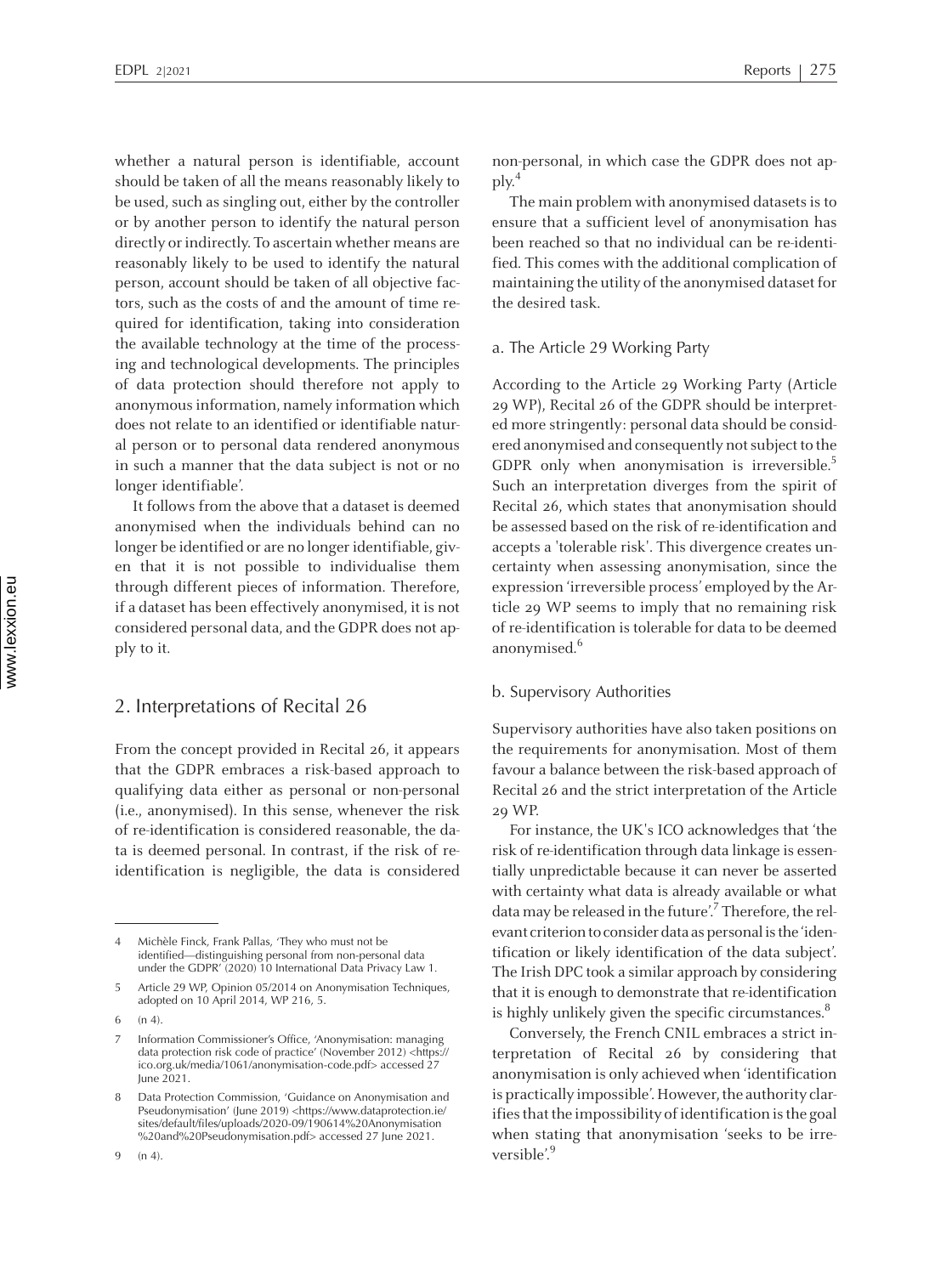Considering all the opinions above, and as it seems that achieving <sup>a</sup> total, irreversible anonymisation is almost impossible due to the lack of <sup>a</sup> manageable technique that guarantees <sup>a</sup> <sup>100</sup> % irreversibility and the total inexistence of the re-identification risk, the most reasonable and realistic way to deal with anonymisation appears to be through a risk-based approach that determines whether data qualifies as personal or non-personal after applying the corresponding technique to the dataset. This approach seems to align better with the basic idea of the GDPR, which encourages the risk-based approach when implementing the adequate organisational and technical measures necessary to comply with the Regulation.

### **III. Anonymisation of Voice Data**

Assessing the risk of data subject's re-identification is <sup>a</sup> complex task, especially when anonymisation is applied to the data collected through voice assistants or voice-enabled applications that process massive amounts of data (due to the constant man-machine interaction) from <sup>a</sup> very large number of users. We illustrate this issue through an analysis of the COM-PRISE solution.

COMPRISE (Cost-effective, Multilingual, Privacydriven voice-enabled Services) is an H2020 project funded by the European Commission that has introduced <sup>a</sup> complete methodology to ensure the privacy of voice interface users. Unlike most voice technology providers that rely on cloud-based speech-totext and spoken language understanding components to transcribe the user's voice input into text and infer the user's intent, COMPRISE proposes to run these two components on the user's device or <sup>a</sup> trusted server. While this preserves the user's privacy at inference time, i.e., when using existing speechto-text and spoken language understanding components, the technology provider must still store speech and text data in the cloud and manually label it to train the AI models behind these two components and improve them over time.

COMPRISE ensures privacy at training time by automatically anonymising speech and text data before sending them to the cloud via the following tools:

– The privacy-driven voice transformer: This tool is applied to the user's voice signal. It results in <sup>a</sup> new de-identified voice signal from which the user's identity has been removed while the re-

maining information is ideally unchanged. In addition, words and expressions carrying personal information are deleted from the voice signal. Only <sup>a</sup> short-duration portion (in the order of <sup>2</sup> <sup>s</sup> for every input utterance) is kept. The anonymised voice data gathered from all users can then be la-

belled and used to train <sup>a</sup> speech-to-text model. The privacy-driven text transformer: This tool is applied to the textual transcription of the user's voice signal (i.e., the speech-to-text output). It identifies words and expressions carrying personalinformation and replaces them with random alternatives while preserving the sentence structure. The anonymised text data gathered from all users can then be labelled and used to train <sup>a</sup> spoken language understanding model.

For <sup>a</sup> given utterance, either the voice signal or the corresponding text are sent to the Cloud. Indeed, transmitting the de-identified text (where words and expressions carrying personal information have been replaced) and the de-identified voice signal (where words and expressions carrying personal information have been deleted) at the same time would reveal those words and expressions carrying personalinformation, which have not been identified by the text transformer and can, therefore, help re-identify the user. Also, the data is transmitted without any additional information (e.g., IP address, pseudonymous identifier, etc.), making it possible to link several voice signals or pieces of text with each other and increase the chances of re-identification. Finally, speech-to-text and spoken language understanding models are trained using weakly supervised learning by labelling the de-identified voice and text data automatically by means of automatic weak labellers. This helps reduce the potential risk of privacy breaches by reducing the amount of data that need human labelling.

Considering the above, it seems logical that automatic anonymisation affects data controllers' tasks, mainly because they will not have complete control over the data that is anonymised (as anonymisation is automatised) and directly uploaded into the cloud, and the risk of re-identification of the dataset will depend on the specific circumstances related to each dataset. This means that an automatic anonymisation system may be more or less effective depending on the characteristics of each dataset (i.e., the content of the information contained in the dataset orthe cir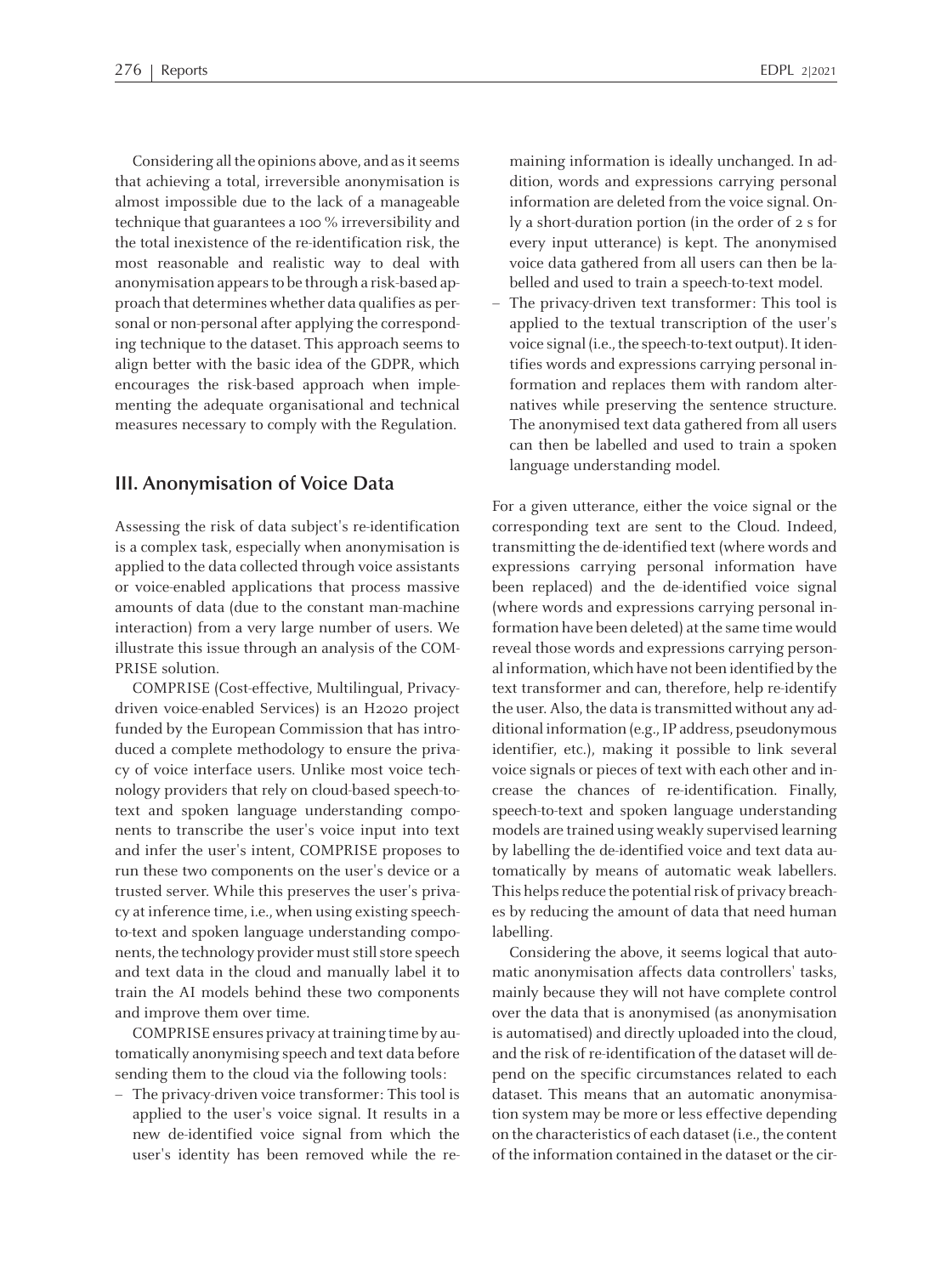cumstances of the individual fromwhich such information is obtained), making it difficult to achieve <sup>a</sup> fully individualised analysis.

The following aspects may influence anonymisation effectiveness, and consequently, the risk of reidentification of an individual:

- Specific circumstances of the data subject (e.g., how much information about the individual is available for linkage purposes) as contextual aspects;
- Exhaustive definitions of the words and expressions that should be suppressed or masked as for example, the data subject could be easily identified through <sup>a</sup> phone number. Suppose the anonymisation tool has been programmed to detect specific words and expressions containing the subject's name, gender, or health condition only. In that case, telephone numbers will remain in <sup>a</sup> dataset, and the data subject could be re-identified through them;
- Correct automatic detection of these words and expressions as accurate detection may depend on aspects such as speech-to-text errors, pronunciation, trigger phrases or way of speaking, e.g., use of colloquial language or slang.

# **IV. Aspects to be Considered when Assessing Re-Identification Risks**

This section explores the concepts of identifier and quasi-identifier and their role in the possible re-identification of the data subject. Means of re-identification, such as singling and linkage, are analysed theoretically and through use cases involving automatic anonymisation and COMPRISE.

- <sup>12</sup> Electronic Health Information Laboratory, 'What is <sup>a</sup> quasiidentifier?' (Unknown) <http://www.ehealthinformation.ca/faq/ quasi-identifier/> accessed <sup>27</sup> June 2021.
- <sup>13</sup> Nyhet Verksamhetsskydd N., 'Quasi identifiers and the challenges of anonymising data' (Basalt, <sup>30</sup> January 2017) <https://www.basalt .se/news/quasi-identifiers-and-the-challenges-of-anonymising-data/>
- <sup>14</sup> Luc Rocher et al, 'Estimating the success of re-identifications in incomplete datasets using generative models' (2019) Nature Communications.

### 1. Identifiers and Quasi-Identifiers

According to the ICO, the concep<sup>t</sup> of 'identifiable or anonymisation' is not completely clear, as individuals can be identified differently.<sup>10</sup> For instance, individuals can be directly identified through <sup>a</sup> single data source, also known as direct identifiers. Below are listed a few examples<sup>11</sup>:

- Unique**:** Created for specific administrative purpose and associated directly with an individual (e.g., personal ID, social security number);
- Associational**:** Labels or data related to objects with strong and enduring associations with individuals (e.g., mobile phones, vehicle registration);
- Transactional**:** Labels or data strings associated with individuals within the scope of <sup>a</sup> particular transaction (e.g., dynamic IP addresses, cookies or email alias).

Individuals could also be identified through different pieces of information called quasi-identifiers, defined as <sup>a</sup> set of attributes that can be used to identify <sup>a</sup> person. In this scenario, re-identification can be achieved either by using quasi-identifiers from a single dataset or by combining quasi-identifiers from different sets. Below are listed some examples of quasi-identifiers<sup>12</sup>:

- Physical attributes;
- Race and ethnicity;
- Profession;
- Gender.

Quasi-identifiers play an important role in anonymisation processes. Recent research shows that only <sup>a</sup> few are enough to re-identify an individual. For instance, 1% of the Swedish population can be identified only through their age, occupation, municipality and gender, all quasi-identifiers found in Statistiska Centralbyrån (Central Bureau of Statistics) tables<sup>13</sup>. Following the same line, researchers from Imperial College London and Belgium's Université Catholique de Louvain have recently published <sup>a</sup> method they claim is able to re-identify 99.8% of individuals in anonymised datasets using less than <sup>15</sup> demographic results. According to the results, the more attributes in the dataset, the more likely the reidentification. Nonetheless, even with few attributes available, re-identification is still possible. 14

The re-identification risk largely depends on the effectiveness of the anonymisation technique em-

<sup>10</sup> Information Commissioner's Office, 'Anonymisation: managing data protection risk code of practice', Information Commissioner's Office, November 2012, <https://ico.org.uk/media/1061/ anonymisation-code.pdf> accessed <sup>27</sup> June 2021.

<sup>11</sup> Mark James Elliot et al, 'Functional anonymisation: Personal data and the data environment' (2018) Computer Law & Security Review.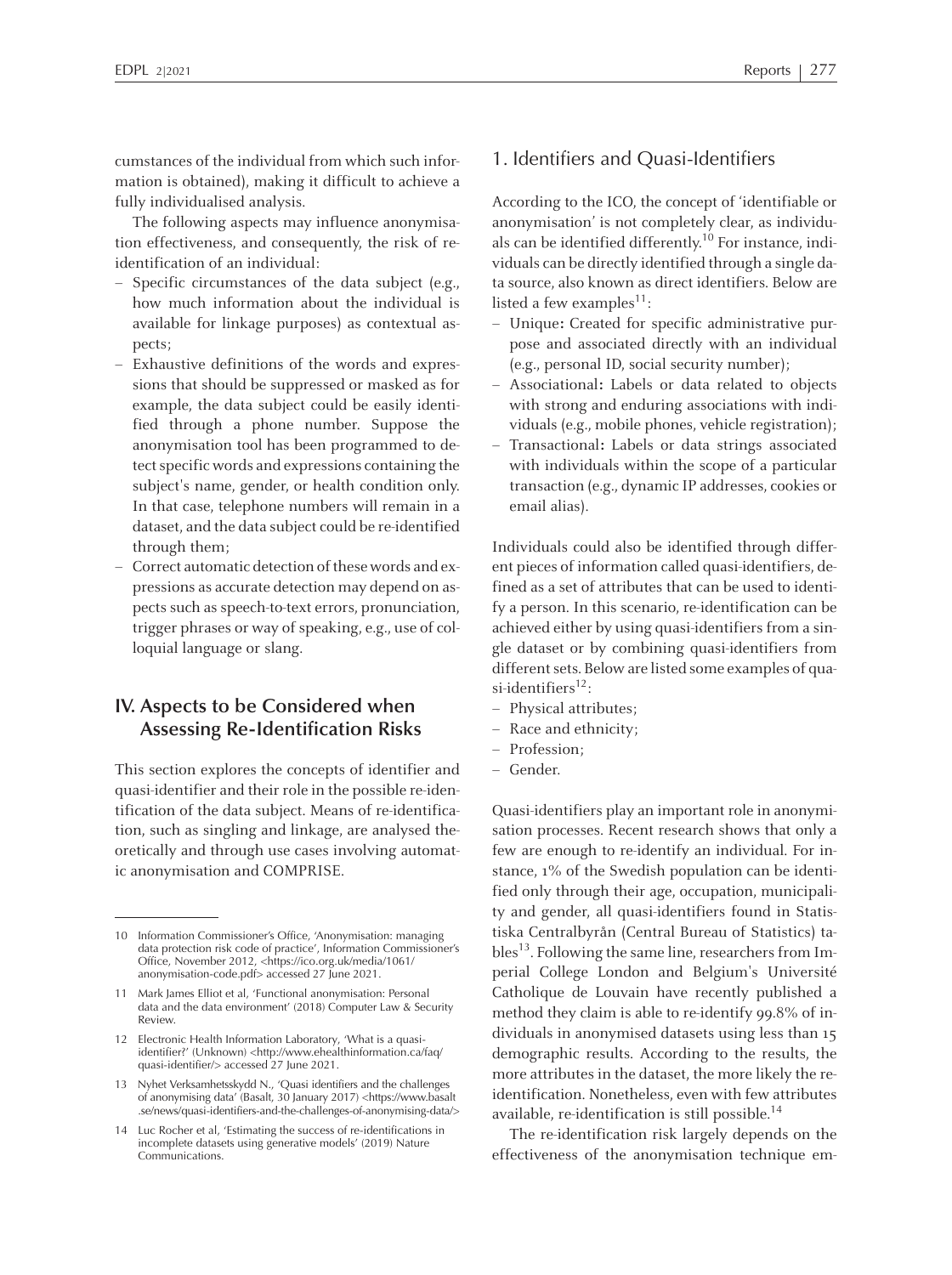ployed. In this regard, formal anonymisation, the procedure through which direct identifiers are cleared from a dataset, might not be effective enough to avoid re-identification but sufficient to block <sup>a</sup> direct reidentification by an adversary (which partially fulfils the GDPR requirements). However, re-identification could still be possible using quasi-identifiers that have not been removed.<sup>15</sup>

Therefore, formal anonymisation is inadequate if <sup>a</sup> low risk of re-identification is desired and should be considered <sup>a</sup> minimal intervention. Unfortunately, more intensive anonymisation techniques could be complex to achieve without compromising the practical utility of the dataset.

Considering the above, <sup>a</sup> viable solution to complement weak anonymisation (in which case GDPR would still apply to the processing operations) could be implementing additional controls and data governance measures. Even when anonymisation effectively minimises personal data processing (complying with the minimisation principle on Article  $5(1)$ (c) GDPR), the uncertainty and potential risk of reidentification might be mitigated by applying additional minimisation measures. 16

The risks arising from employing an automatic anonymisation system (e.g., the system fails to recognise identifiers or quasi-identifiers as personal data) are analysed for COMPRISE as well, which can be explained considering the example that <sup>a</sup> company has developed <sup>a</sup> dictation-based app that allows students to record notes and reminders on curricular and extracurricular activities (e.g., tournaments, rehearsals, practices, examinations, etc.). Though COMPRISE tools neutralise the users' voice and anonymise data related to locations, addresses, dates, names, etc., some students use slangs or acronyms to address personal data, preventing the app to correctly identify them as such. Even the student's pronunciation could lead to speech-to-text errors and prevent COMPRISE tools from recognising <sup>a</sup> specific piece of information as personal data.

Therefore, to mitigate the risk of re-identification if the automatic identification of private words that should be anonymised fails (or the system is configured to detect only specific categories of private information), COMPRISE follows an approach that allows exchanging critical words with different words of the same type. For instance, if the speaker utters the word 'May' in <sup>a</sup> phrase, it could be replaced by <sup>a</sup> different month selected randomly (e.g., 'June', 'October'). This way, even when the identification of private information fails to detect <sup>a</sup> relevant word occurrence, it would not be easy for an attacker to distinguish whether the words in the transformed transcript are the result of an actual transformation or the words initially uttered by the speaker.

The possibility of finding more or fewer identifiers and/or quasi-identifiers will depend on various aspects, including:

- The type of voice app through which the user's voice is collected: Predicting which personalinformation may be revealed by the speaker will be complex on apps that enable more open and unrestricted interactions.
- The length of the datasets collected by the app: The longer the dataset, the more information related to <sup>a</sup> single interaction it will contain.

To mitigate re-identification risk related to the length of the datasets collected through voice apps and minimise the number of possible identifiers and/or quasi-identifiers in these datasets, COMPRISE is assessing an anonymisation approach in which the length of the utterances is reduced, cutting them into small pieces of 1.5 to <sup>2</sup> <sup>s</sup> duration (note: <sup>a</sup> person's word rate is around 300/min., so 2s can be <sup>10</sup> words).

However, if the shortened utterance contains identifiers like names/surnames (e.g., Eve Williams) or ID numbers, said information would be considered personal data.

In the case of re-identification through quasi-identifiers, the probability of re-identification seems to reduce considerably with utterances of around 5-10 words in the context of normal interaction with <sup>a</sup> voice technology system. However, it is still possible, especially if all 10 words in the dataset are quasi-identifiers (e.g., 'Head of Legal at Bank X, Paris'). This probability would increase considerably if the dataset were linked to other external sources of information. In addition to the foregoing, there would always be some degree of uncertainty given that it is difficult to address whether the sentence is about the individual (i.e., Head of Legal) or said by this individual.

<sup>15</sup> (n 11).

<sup>16</sup> Information Commissioner's Office, 'Anonymisation: managing data protection risk code of practice', Information Commissioner's Office, November 2012, <https://ico.org.uk/media/1061/ anonymisation-code.pdf> accessed <sup>27</sup> June 2021.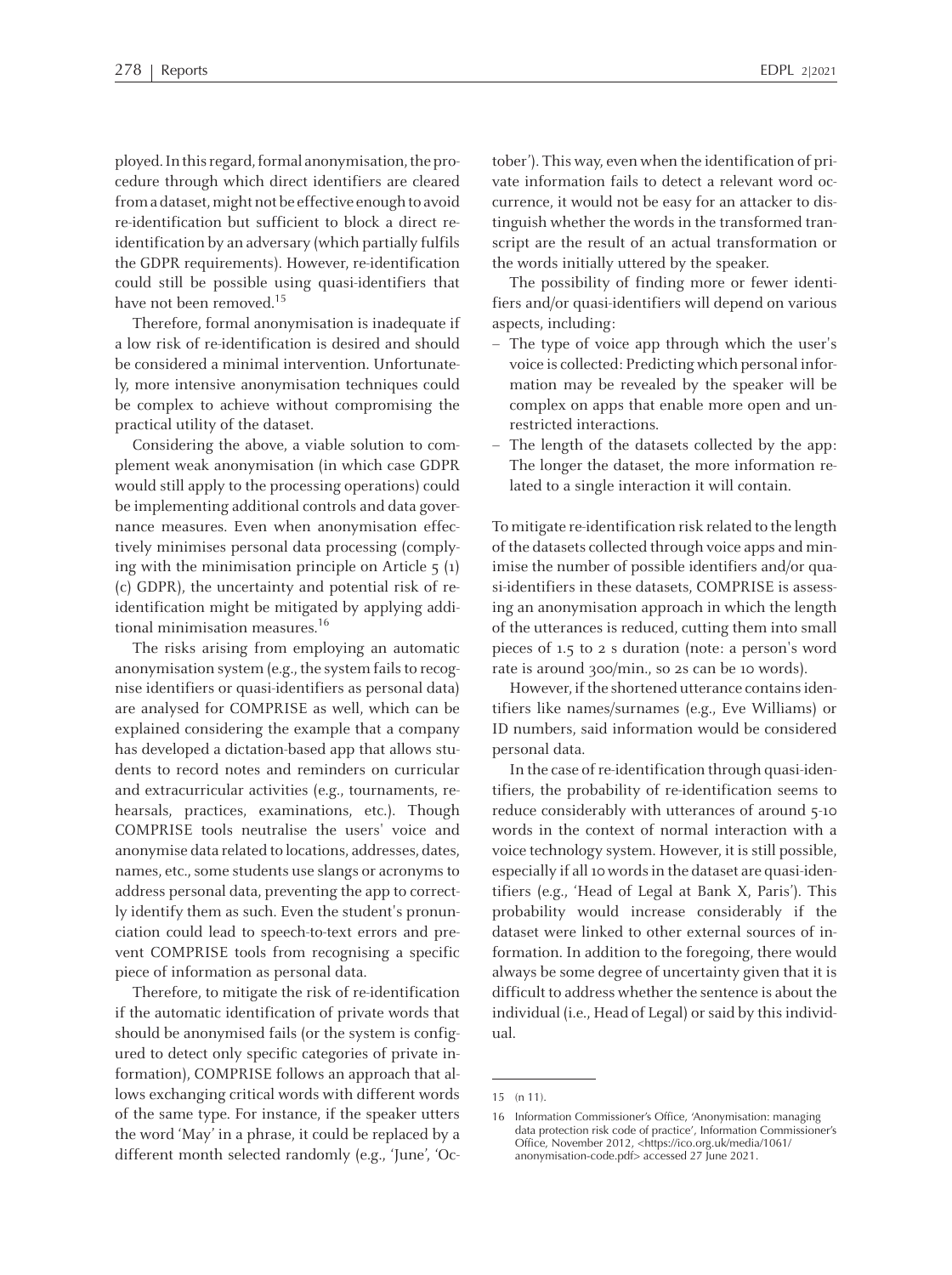The preceding, combined with COMPRISE word's substitution function, is what is going to decrease reidentification risk significantly. In an ideal scenario, each developer or user would be able to select their own level of privacy based on utility, i.e. also determine whether anonymisation takes place or not.

Nonetheless, although it is now known by COM-PRISE that the shortening of the datasets would have <sup>a</sup> very limited impact on utility, the possibility an attacker could pu<sup>t</sup> together the pieces of information to guess the initial sentence is ye<sup>t</sup> uncertain. However, it should not be overlooked that this kind of attack cannot be measured by the degree of success or failure the attacker has. Still, it indeed contributes to reduce uncertainty and increase the re-identification risk.

## 2. Means of Re-Identification

There are several methods adversaries can employ to re-identify individuals in <sup>a</sup> dataset. Below are explained some of the most relevant.

### a. Inference

The Article 29 WP defines inferences as 'the possibility to deduce, with significant probability, the value of an attribute from the values of <sup>a</sup> set of attributes'.<sup>17</sup> This definition opens further questions on the meaning of 'significant', particularly which level of probability is enough to consider that an inference has become <sup>a</sup> re-identification.

Below are listed some statements and commands from which it would be possible to infer an individual's identity or additional information concerning its persona in <sup>a</sup> speech-to-text system, even after automatic anonymisation (on specific words detected by the tool) has been applied:

– Avoice-based app to dictate delivery orders—'Deliver the book 'How to overcome depression' to Anselmo Fuentes at ByBob company, Picasso

building, <sup>3</sup>rd Floor, Office <sup>3</sup>**'**: Although the information highlighted bold has been anonymised, it would still be possible for an attacker to re-identify Anselmo simply by linking any publicly available information on his persona (e.g., his office address). It would also be possible for an attacker to infer information on Anselmo's mental health through the book's name, which hasn't been neutralised for not being considered personal or sensitive data by the system, though it suggests a possible mental condition (i.e., depression).

– <sup>A</sup> voice-based app for classifying and locating information more efficiently in legal environments — 'Find the documents: Case: Jones Brothers Corporation, Client: Jimmy Jones, Consultation: Criminal Liability of CEOs': Although the information highlighted bold has been anonymised, it would still be possible for an attacker to re-identify the client's identity and infer that his persona is involved in <sup>a</sup> legal case. Also, additionalinformation such as the company's name to which the consultation is related could be inferred from the case name.

### b. Linkage

The Article 29 WP defines linkability as 'the ability to link, at least, two records concerning the same data subject or a group of data subjects'.<sup>18</sup> The technique in question relies on the linkage of variables that are present in different datasets.<sup>19</sup> It can be performed by an intruder using personal data it already possesses(e.g.,information available on <sup>a</sup> personal database) and matching it with information from an anonymised dataset, or using information from an anonymised dataset and trying to match it with available external information (e.g., information available on the internet).

Linkable information, therefore, can be both information available only to certain organisations or individuals or publicly available information accessible to virtually anyone.

The risk of re-identification through linkage will rise as new techniques are developed, computing power increases, and more data becomes publicly available. Nonetheless, quasi-identifiers also play an important role in linkage attacks. In this sense, even when direct identifiers have been suppressed from <sup>a</sup> dataset, it could still be relatively easy for an intruder to identify an individual through quasi-iden-

<sup>17</sup> WP216 (n 5), 12.

<sup>18</sup> ibid 11.

<sup>19</sup> Government Data Quality Hub, 'Privacy and data confidentiality methods: <sup>a</sup> Data and Analysis Method Review (DAMR)' (*Government Statistical Service*, <sup>13</sup> December 2018) <https://gss .civilservice.gov.uk/wp-content/uploads/2018/12/11-12-18 \_FINAL\_Kerina\_Jones\_David\_Ford\_article.pdf> accessed <sup>27</sup> June 2021.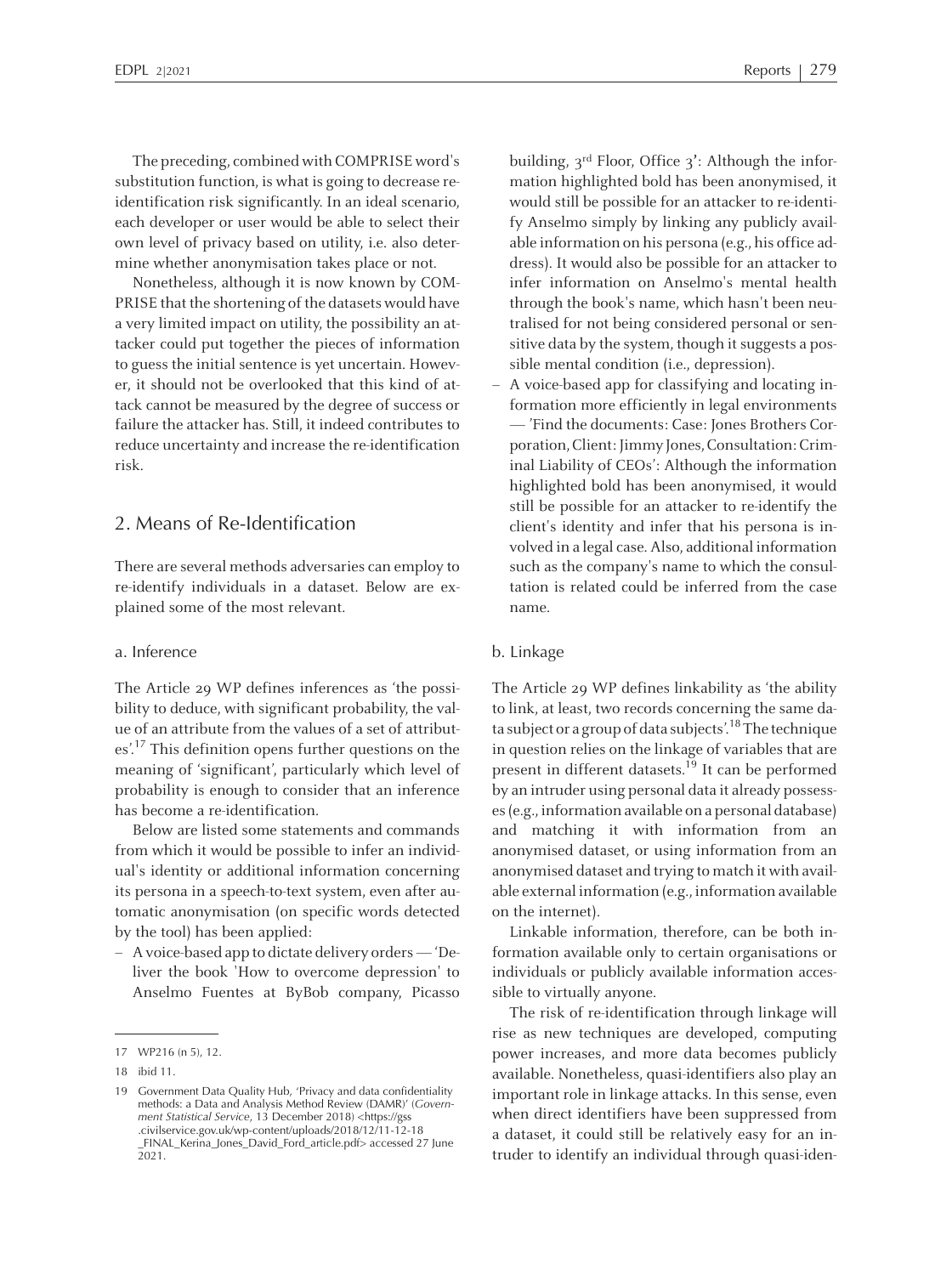tifiers, especially if combined with additional infor-

mation. Hence, re-identification through quasi-identifiers (that have not been removed from the datasets) is one of the main risks to be considered in systems employing automatic anonymisation (e.g., COMPRISE), given that focus is regularly placed on <sup>a</sup> few specific identifiers and quasi-identifiers. The best solution to tackle this issue is for data controllers to broaden to the extent possible (always considering the impact of excessive privacy on the data's utility) the number of quasi-identifiers that must be deleted or substituted.

#### i. Publicly Accessible Data

Public data (e.g., data contained in newspapers, social networks, blogs, etc.) could serve to re-identify individuals through linkage by combining it with data in anonymised datasets.

For instance, in 2006, Netflix had to cancel <sup>a</sup> competition due to privacy-related concerns linked to deanonymisation. The researchers participating in the contest were competing to provide the best improvement for Netflix's suggestion algorithm, for which the platform published an anonymised sample of its movie ratings consisting of <sup>10</sup> million ratings from half amillion users. However, <sup>a</sup> group of researchers from the University of Texas managed to deanonymise users 68% of the time by correlating their private Netflix ratings with their public ratings on the Internet Movie Database (IMDB) and this research was conducted nearly fifteen years ago.<sup>20</sup> ii. Data available to the Organisation

As noted in the subsection above, linkage can be performed by combining anonymised datasets with other information that only specific individuals or organisations can access. It could be the case of <sup>a</sup> recruitment company that employs its own team of developers to design <sup>a</sup> voice app to search for job openings. Even if all personal data concerning the user's professional profile and contact details is anonymised before it is sent to the cloud platform, the original outcome is still sent to the service provider (as it needs these pieces of information to provide the service), which happens to be the same company that designed the app.

According to the Article 29 WP, when <sup>a</sup> data controller does not delete the original, identifiable data from a dataset, and hands over part of it (for instance,

after anonymising the dataset) to <sup>a</sup> third party, the resulting dataset will still be considered to be personal data. Hence, as long as the data controller can access the original raw data, even if direct identifiers have been removed from the set provided to the third party, the resulting dataset is deemed as personal data. However, if the data controller deletes the raw data and only provides aggregate statistics to third parties on a higher level, it would qualify as anonymised data. <sup>21</sup>

Additionally, organisations developing apps may have access to different personal information collected from their different apps, which might be necessary for it to run properly. So, even when some datasets collected by the app are anonymised (such as the voice data collected through the voice-enabled application, as in the case of COMPRISE), others (containing personal information) could be combined with the anonymised datasets, enabling the reidentification of the individual in the anonymised dataset, hence becoming personal data as well. Below are listed some examples of other sources of personal information that may be collected through apps:

- Access to the user's calendar: Voice apps usually access calendars to manage calendar entries via commands. However, the data contained in the calendar app may be sensitive in nature (e.g., an appointment with <sup>a</sup> specialist).
- – Location data: Voice apps usually collect location data to provide accurate answers to the user's command (e.g., 'Show me the closest Chinese restaurant').
- Metadata collected through Installed Application Methods (IAMs): IAMs are tools used by several apps to collect information to find incompatibilities between apps. The IAMs collect information, such as lists of apps installed on <sup>a</sup> device and other metadata used to infer personal information about the user. Given that IAMs do not require specific users' permissions, many developers use them to collect such information.

<sup>20</sup> Arvind Narayanan,Vitaly Shmatikov, 'Robust De-anonymization of Large Sparse Datasets' (2007) <https://www.cs.utexas.edu/ ~shmat/shmat\_oak08netflix.pdf> accessed <sup>27</sup> June 2021.

<sup>21</sup> Dan Cooper, Kristof Van Quathem, 'European Regulators Set Out Data Anonymisation Standards', Inside EU Life Sciences (2014) <https://www.insideeulifesciences.com/2014/04/24/european -regulators-set-out-data-Anonymisation-standards/> accessed <sup>27</sup> June 2021.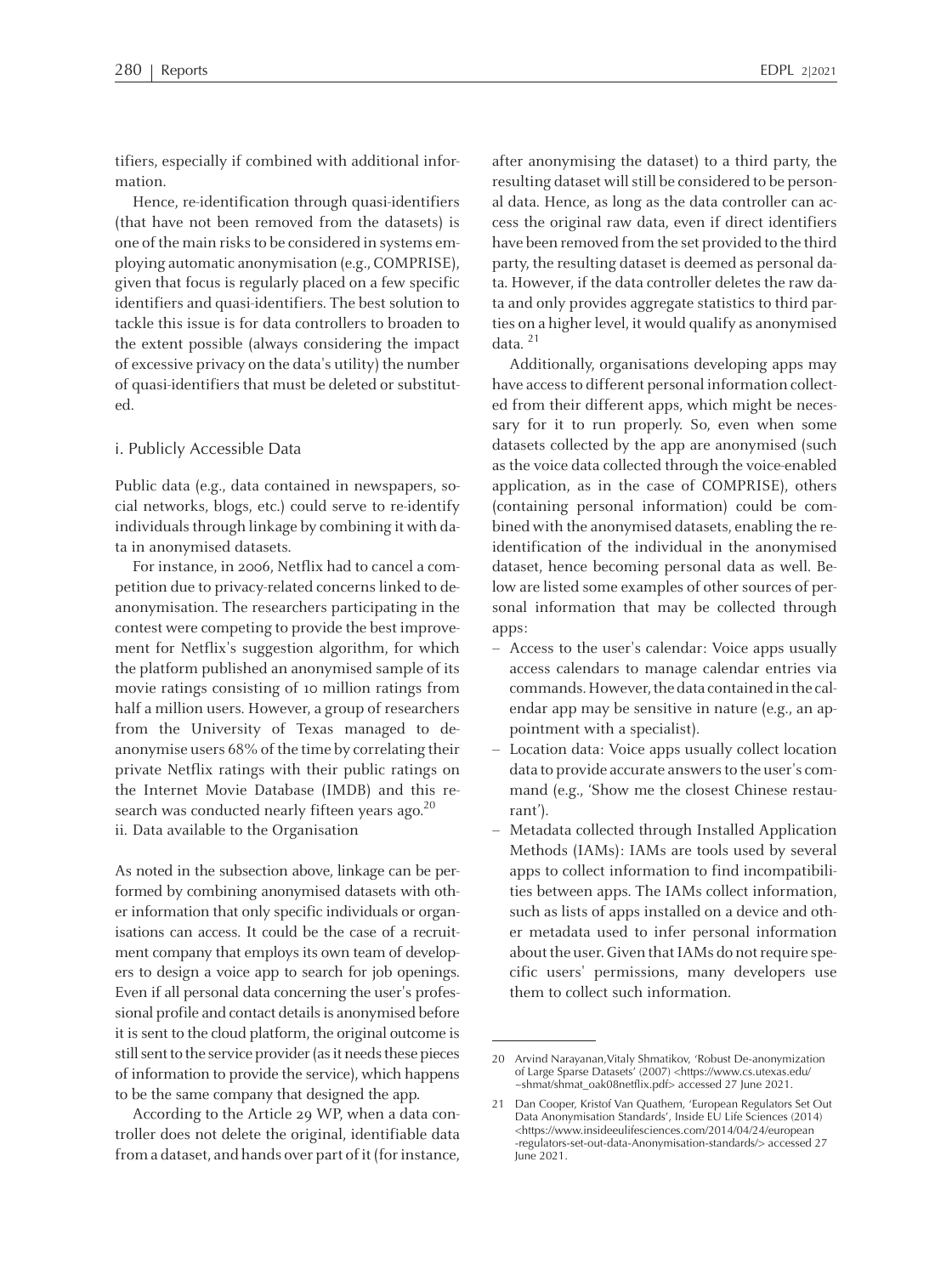### 3. Data Subject's Profile

Another aspec<sup>t</sup> that should be considered when assessing the re-identification risk is the data subject's profile, whose data has been anonymised and the impac<sup>t</sup> and damage to which he/she would be exposed in the case of <sup>a</sup> potential re-identification.

On the one hand, an intruder/attacker's motivation could depend on the user's profile. For instance, an economically privileged individual could be targeted for financial benefits (e.g., attacks aiming at blackmailing him/her, obtain passwords, or create <sup>a</sup> fake identity). Furthermore, depending on the data subject's profile, more or less information on his/her persona would be publicly available. In principle, public figures (e.g., artists, politicians, professionals with public notoriety like <sup>a</sup> lawyer or <sup>a</sup> doctor, etc.) would be considerably more vulnerable as more public information about them is available on the Internet (e.g., magazines or newspapers articles, videos, blogs etc.), making easier the linkage of datasets and re-identification.

Additionally, the negative impacts derived from disclosing private information of public figures could be higher than those of the general population, as the information leaked about <sup>a</sup> public figure, if it is sensitive, probably will be published in media and may damage its reputation (as <sup>a</sup> consequence, its personal and professional life may result highly affected) . In these cases, the  $ICO^{22}$  recommends adopting a more rigorous form of risk analysis and anonymisation to inform the data subject on possible consequences derived from the disclosure and to seek his/her consent.

In COMPRISE, the main problem of voice-enabled apps and the datasets uploaded to the COMPRISE platform is that anyone can be an app user, especially in generalist apps that allow virtually any user profile. It is not possible to know whether the anonymised voice and text data come from <sup>a</sup> highprofile individual (i.e., <sup>a</sup> person known to the public/with immediate public visibility which has significant amounts of personal information available to the public) or someone unknown to the general public, and therefore to identify which individuals will be more affected by <sup>a</sup> potential re-identification and/or data disclosure.

Moreover, as the anonymisation is carried out automatically and applied to all data indistinctly, there would be no intervention from the data controller to evaluate the user's profile and possible re-identification risks before anonymising the data and storing it in the platform.

### **V. Data Governance**

It is important to implement an adequate data governance framework to evaluate the effectiveness of the anonymisation techniques and additional measures when required.

### 1. Assessment of the Anonymisation

Depending on the effectiveness of the anonymisation techniques implemented, additional measures might be needed in order to lower re-identification risks to tolerable levels. However, at one point, it is possible that additional measures will not add significant safeguards but, on the contrary, significantly reduce the data value due to privacy protectionism.<sup>23</sup>

The aspects discussed in Section III play <sup>a</sup> role in assessing whether the re-identification risk is tolerable or unacceptable.

The ICO introduced the 'motivated intruder test' as <sup>a</sup> good practice to assess the re-identification risk in anonymised datasets. According to its guidelines 24 , the motivated intruder test consists of <sup>a</sup> search through different, accessible information sources to find information that, in combination with the anonymised dataset, may result in the individual's re-identification. However, it might struggle with systems where anonymisation is automatic (automatic anonymisation and automatic upload to the Cloud), like COMPRISE.

In COMPRISE, as the same anonymisation technique is employed for all the datasets obtained through multiple voice-enabled apps, the motivated

<sup>22</sup> Information Commissioner's Office, 'Anonymisation: managing data protection risk code of practice', Information Commissioner's Office (2012) <https://ico.org.uk/media/1061/anonymisation-code .pdf>.

<sup>23</sup> Government Data Quality Hub, 'Privacy and data confidentiality methods: <sup>a</sup> Data and Analysis Method Review (DAMR)', Government Statistical Service (2018) <https://gss.civilservice.gov.uk/wp -content/uploads/2018/12/11-12-18\_FINAL\_Kerina\_Jones\_David \_Ford\_article.pdf> accessed <sup>27</sup> June 2021.

<sup>24</sup> Information Commissioner's Office, 'Anonymisation: managing data protection risk code of practice' (*Information Commissioner's Office*, November 2012) <https://ico.org.uk/media/1061/ anonymisation-code.pdf <sup>&</sup>gt; accessed <sup>27</sup> June 2021.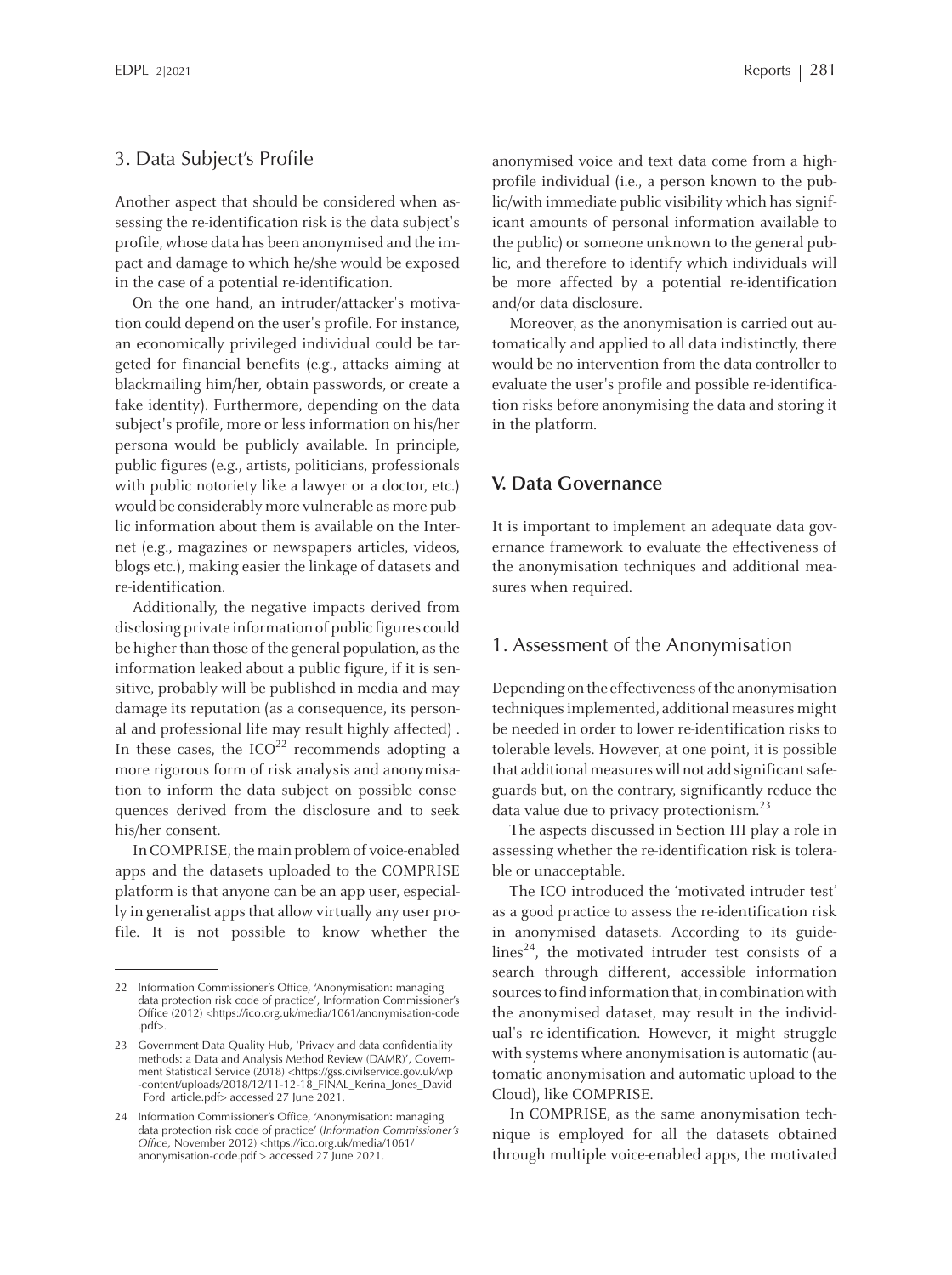intruder may be successful in some cases and unsuccessful in others, depending primarily on factors such asthe content of the dataset, or the information available on the user, to mention <sup>a</sup> few.

Furthermore, if the re-identification risk has been assessed as intolerable and the anonymisation effectiveness is uncertain, the wisest solution would be to consider the anonymised dataset as personal data. That way, all the organisational and technical measures to comply with the GDPR requirements and protect personal data in the dataset would be applied.

Even when the data controller is incapable of identifying an individual within <sup>a</sup> dataset that has been automatically anonymised only using the information in it, there isstill <sup>a</sup> latent risk of re-identification through linkage. In <sup>a</sup> scenario like this, the controller could op<sup>t</sup> for managing the dataset as personal data and hence (must) comply with the GDPR requirements. But how will the data controller fulfil its obligations regarding data subjects' rights if it cannot identify themin the 'anonymised' datasets? (e.g., howwill the exercise of the right to access by the data subject be enabled if it is not possible to identify him/her within the dataset?)

Article <sup>11</sup> of the GDPR provides <sup>a</sup> possible solution for these cases:

- 1. If the purposes for which <sup>a</sup> controller processes personal data do not or do no longer require the identification of <sup>a</sup> data subject by the controller, the controller shall not be obliged to maintain, acquire or process additional information in order to identify the data subject for the sole purpose of complying with this Regulation.
- 2. Where, in cases referred to in paragraph <sup>1</sup> of this Article, the controller is able to demonstrate that it is not in <sup>a</sup> position to identify the data subject, the controller shall inform the data subject accordingly, if possible. In such cases, Articles <sup>15</sup> to <sup>20</sup> shall not apply excep<sup>t</sup> where the data subject, for the purpose of exercising his or her rights under those articles, provides additional information enabling his or her identification.

According to Article 11, it becomes clear that, on one side, the GDPR should not be deemed an excuse for processing more data than strictly necessary and, on the other, that it serves as <sup>a</sup> tool to limit some of the data controller's obligations. 25

Another requirement of the GDPR that involves the need to identify the data subject for its fulfilment is the obligation of communication of <sup>a</sup> personal data breach to the data subject when the data breach is likely to result in <sup>a</sup> high risk to the rights and freedoms of natural persons. However, Article 34 of the GDPR, which establishes this obligation, also states that the communication to the data subject 'shall not be required if any of the following conditions are met:

- 1. The controller hasimplemented appropriate technical and organisational protection measures, and those measures were applied to the personal data affected by the personal data breach, in particular those that render the personal data unintelligible to any person who is not authorised to access it, such as encryption.
- 2. The controller has taken subsequent measures which ensure that the high risk to the rights and freedoms of data subjects referred to in paragraph <sup>1</sup> is no longer likely to materialise.
- 3. It would involve <sup>a</sup> disproportionate effort. In such <sup>a</sup> case, there shall instead be <sup>a</sup> public communication or similar measure whereby the data subjects are informed in an equally effective manner.'

So, again, if the controller cannot identify the individual of an anonymised dataset, but there is still <sup>a</sup> considerable risk of re-identification by linkage, in the event that <sup>a</sup> data breach takes place, the data controller would be not required to communicate it to the data subject based on condition 3. However, it should still be necessary to issue <sup>a</sup> public communication or <sup>a</sup> similar measure.

Also, depending on the effectiveness of the anonymisation and the implementation of additional measures, condition <sup>1</sup> would be applicable if it's possible to demonstrate that attackers wouldn't be able to identify the data subject.

## 2. Other Data Governance Measures

Below are briefly described some additional governance measures that can be implemented to mitigate the risk of re-identification:

<sup>25</sup> Alina Skiljic, 'Article <sup>11</sup> GDPR: Processing data that does not require identification and how it should not be interpreted', (The Privacy Advisor, <sup>27</sup> October 2020) <https://iapp.org/news/a/ article-11-gdpr-processing-data-that-does-not-require -identification-and-how-it-should-not-be-interpreted/> accessed 27 June 2021.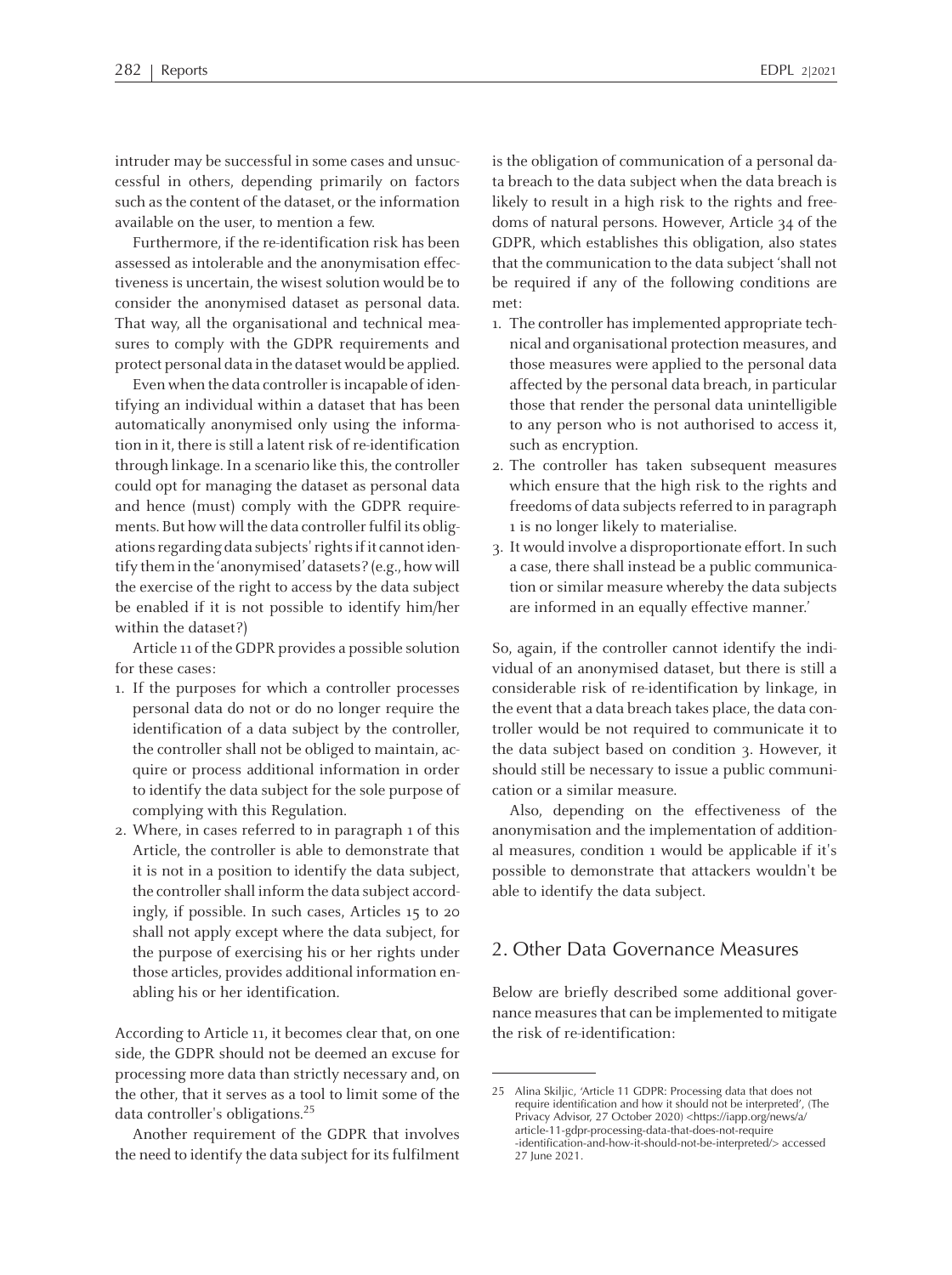#### a. Sharing Restrictions

Given the variety of anonymised data that can be derived from personal data, data controllers need to consider their disclosure options carefully (i.e., who they are sharing or disclosing the dataset with).<sup>26</sup> Depending on the disclosure level, controls could be more stringent or more flexible. For example, an open data environment leaves no residual element of control as it is very permissive. Hence, it demands a very secure derived dataset.<sup>27</sup>

To restrict the sharing and use of datasets, some requirements could be demanded to operate in the corresponding environment. For instance, adhering to an ethics code or certification issued by accredited certification bodies (e.g., ISO 27001). In the case of COMPRISE, annotators and developers using the solutions could be asked to adhere to these codes or to prove they have been certified by an accredited certification body.

Good practices could also serve tomitigate re-identification risks. For example, applying policies against any attempts to re-identify data subjects from the anonymised dataset and include in the contracts' clauses binding signatory parts (i.e., parties that will have access to the data) to professional and ethical obligations 28 allow developers to configure sharing restrictions and generate sharing policies of each app, etc.

### b. Structural Governance Measures

The ICO recommends that organisations implement structural governance measures regardless of whether the datasets resulting from an anonymisation process are deemed as personal data or not. Such measures include procedures to identify cases where anonymisation may be problematic (e.g., difficulty to assess the re-identification risk), carrying out Privacy Impact Assessments to test the effectiveness of a given anonymisation technique and help assess and mitigate the re-identification risk, and/or implementing access control rules both for anonymised data and original data, to mention <sup>a</sup> few.

#### c. Actions to Ensure Unlinkability

The European Agency for Cybersecurity (ENISA) provides some recommendations to ensure the unlinkability of datasets that may result in the re-identificationofindividualsby appdevelopers and/or app providers:

- For each app, only personal data necessary for the stated purpose should be processed;
- Different apps processing personal data for different purposes should be isolated by default and data exchange should be prevented unless explicitly specified or otherwise chosen by the user;
- The app's default configuration must ensure that only personal data necessary for the purpose of the processing is processed.

### **VI. Recommendations**

Before presenting the conclusions to this report, we list <sup>a</sup> series of recommendations aimed at reducing the risk of re-identification in systems that employ automatic anonymisation:

- Since achieving complete, irreversible anonymisation is almost impossible due to the lack of <sup>a</sup> technique that guarantees <sup>a</sup> hundred per cent irreversibility and the total inexistence of the re-identification risk, it would be reasonable for data controllers to deal with anonymisation through a riskbased approach that determines whether data qualifies as personal or non-personal after applying the corresponding technique to the dataset.
- If the resulting risk remains intolerable after performing the re-identification risk assessment and the anonymisation effectiveness is uncertain, it is recommended to consider the anonymised dataset as personal data. This way, all organisational and technical measures in the GDPR to protect personal data must be applied (e.g., sharing restrictions, structural governance measures, etc.).
- It is recommended to implement additional controls and data governance measures to complement weak anonymisation. This would help miti-

<sup>26</sup> Information Commissioner's Office, 'Anonymisation: managing data protection risk code of practice', Information Commissioner's Office (2012) <https://ico.org.uk/media/1061/anonymisation-code .pdf> accessed <sup>27</sup> June 2021.

<sup>27</sup> (n 11).

<sup>28</sup> International Association of Privacy Professionals, 'European Legal Requirements for Use of Anonymised Health Data for Research Purposes by <sup>a</sup> Data Controller with Access to the Original (Identified) Data Sets', Resource Center (2017) <https://iapp .org/resources/article/european-legal-requirements-for-use-of -anonymized-health-data-for-research-purposes-by-a-data -controller-with-access-to-the-original-identified-data-sets/> accessed 27 June 2021.